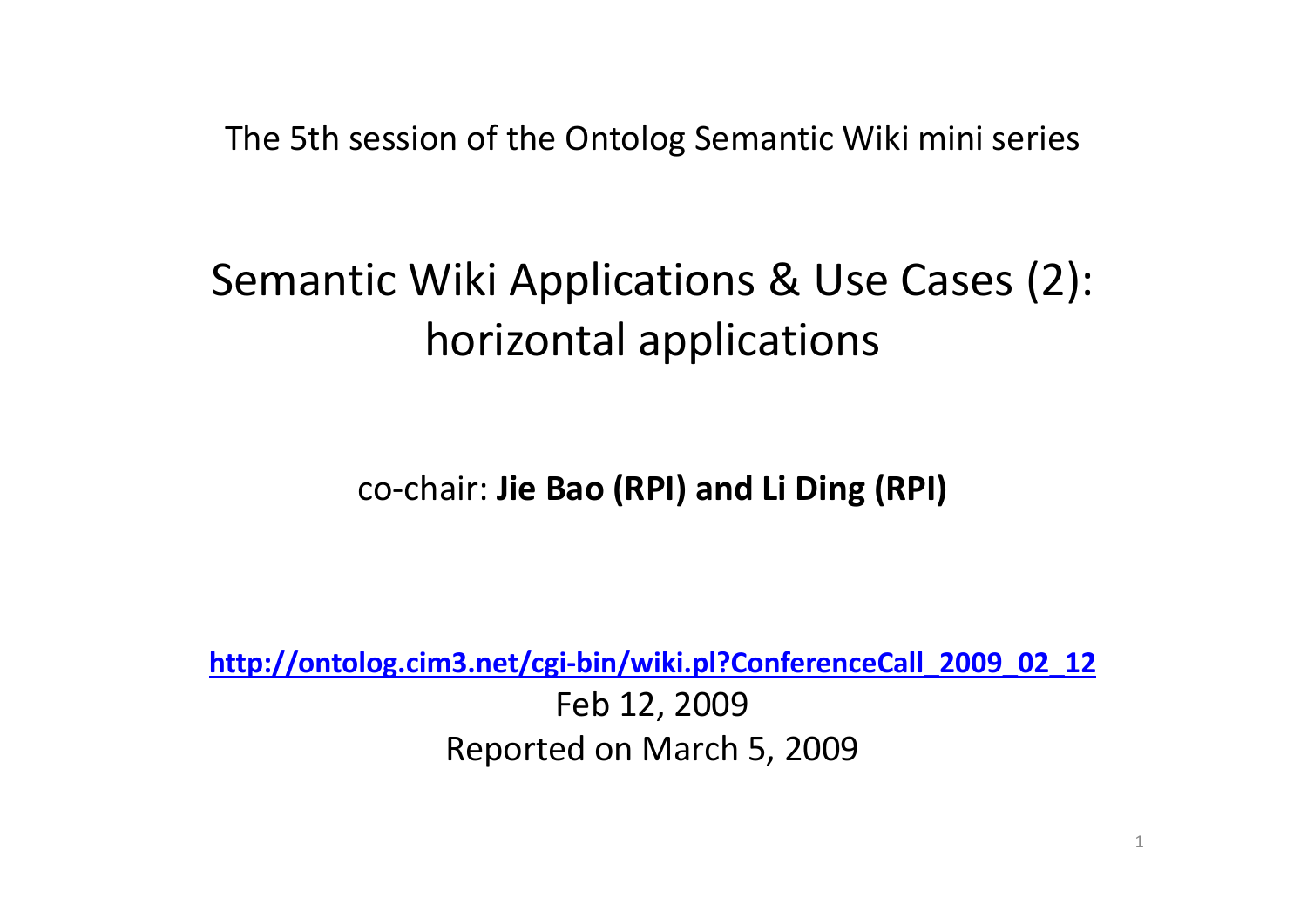## Challenges

#### Interoperability Collaboration**To build better connected data platform**• import/export external data • balance latent and formal semantics<br>she nett of "Linked Data" slaud • be part of "Linked Data" cloud **To facilitate the network effect of collaboration**• replicate Wikipedia effect for knowledge base • support personalization, privacy protection • need best practices and guidelines UsabilitySemantic Wiki Methodology

#### **To make it easy to be used by end users**

- how much training, documentation ?
- graphic UI for e.g. editing, presenting results
- effective data access interface, e.g. search

#### **To make it easy to develop and deploy**

- it is software + knowledge engineering
- we need best practices and design patterns
- identify the capabilities and limitations